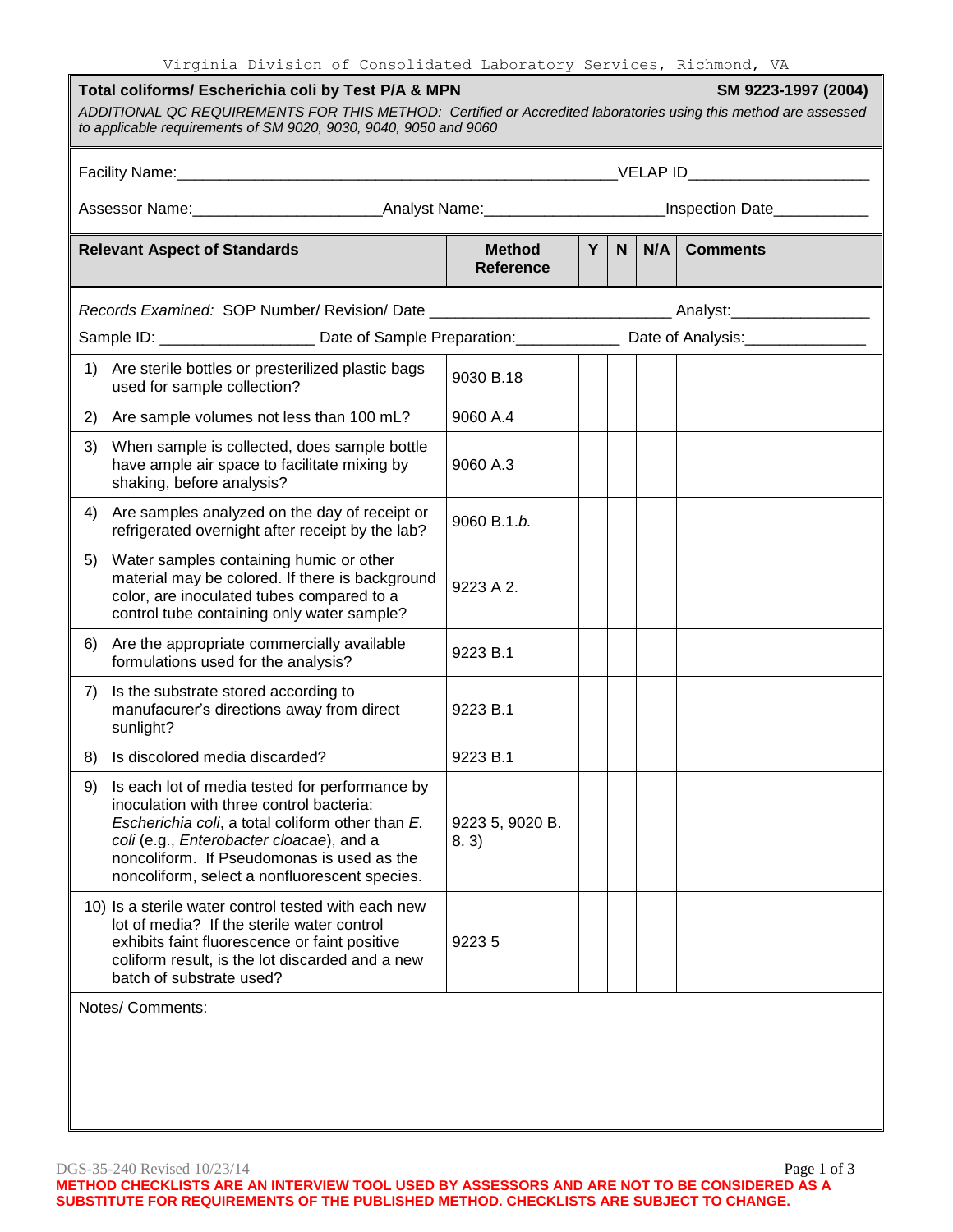| Total coliforms/ Escherichia coli by Test P/A & MPN<br>SM 9223-1997 (2004)                                                                                                                                                                                   |                  |  |  |  |  |  |
|--------------------------------------------------------------------------------------------------------------------------------------------------------------------------------------------------------------------------------------------------------------|------------------|--|--|--|--|--|
| 11) If using the multi-tube procedure, is the<br>appropriate number of tubes per sample<br>selected and labeled, and are serial dilutions<br>prepared following manufacturer's instructions?                                                                 | 9223 B.2.a       |  |  |  |  |  |
| 12) For the multi-tube procedure, is the appropriate<br>volume of sample dispensed into each tube,<br>and mixed well with the substrate?                                                                                                                     | 9223 B.2.a       |  |  |  |  |  |
| 13) If the multi-well procedure is used, is substrate<br>added to 100 mL of sample, shaken vigorously,<br>poured into tray and sealed?                                                                                                                       | 9223 B.2.b       |  |  |  |  |  |
| 14) If the presence-absence procedure is used, is<br>substrate added to 100 ml of sample in a sterile,<br>transparent, non-fluorescent plastic or<br>borosilicate glass bottle and shaken to<br>dissolve?                                                    | 9223 B. 2. c     |  |  |  |  |  |
| 15) Are trays/bottles/tubes incubated at $35 \pm 0.5$ °C<br>for period specified by manufacturer?                                                                                                                                                            | 9223 B.2.a-c     |  |  |  |  |  |
| 16) After incubation, are tubes mixed by inversion<br>when the color response is not uniform?                                                                                                                                                                | 9223 B.3.a       |  |  |  |  |  |
| 17) Is an appropriate color comparator used to<br>check the chromogenic response for each<br>sample, and are total coliforms considered<br>present when the sample color is yellow and the<br>color intensity is greater than or equal to the<br>comparator? | 9223 B.3.a       |  |  |  |  |  |
| 18) If a chromogenic response is questionable after<br>24 hours (or 18 hrs. for Colilert-18), are the<br>samples incubated up to an additional 4 hours<br>and rechecked?                                                                                     | 9223 B.3.a       |  |  |  |  |  |
| 19) Is an appropriate reference comparator used to<br>check fluorescence for each positive total<br>coliform sample, while examining under a long-<br>wavelength (366-nm) ultraviolet lamp<br>(preferably 6-W bulb)?                                         | 9223 B.3.b       |  |  |  |  |  |
| 20) If fluorescence is questionable, are samples<br>incubated for an additional 4 hours and<br>rechecked?                                                                                                                                                    | 9223 B.3.b       |  |  |  |  |  |
| 21) Is the MPN value correctly calculated for total<br>coliforms and/or E. coli from the number of<br>positive tubes as described in 9221C OR from<br>the number of positive wells, using the<br>manufacturer's MPN chart?                                   | 9221 C, 9223 B.4 |  |  |  |  |  |
| Notes/Comments:                                                                                                                                                                                                                                              |                  |  |  |  |  |  |